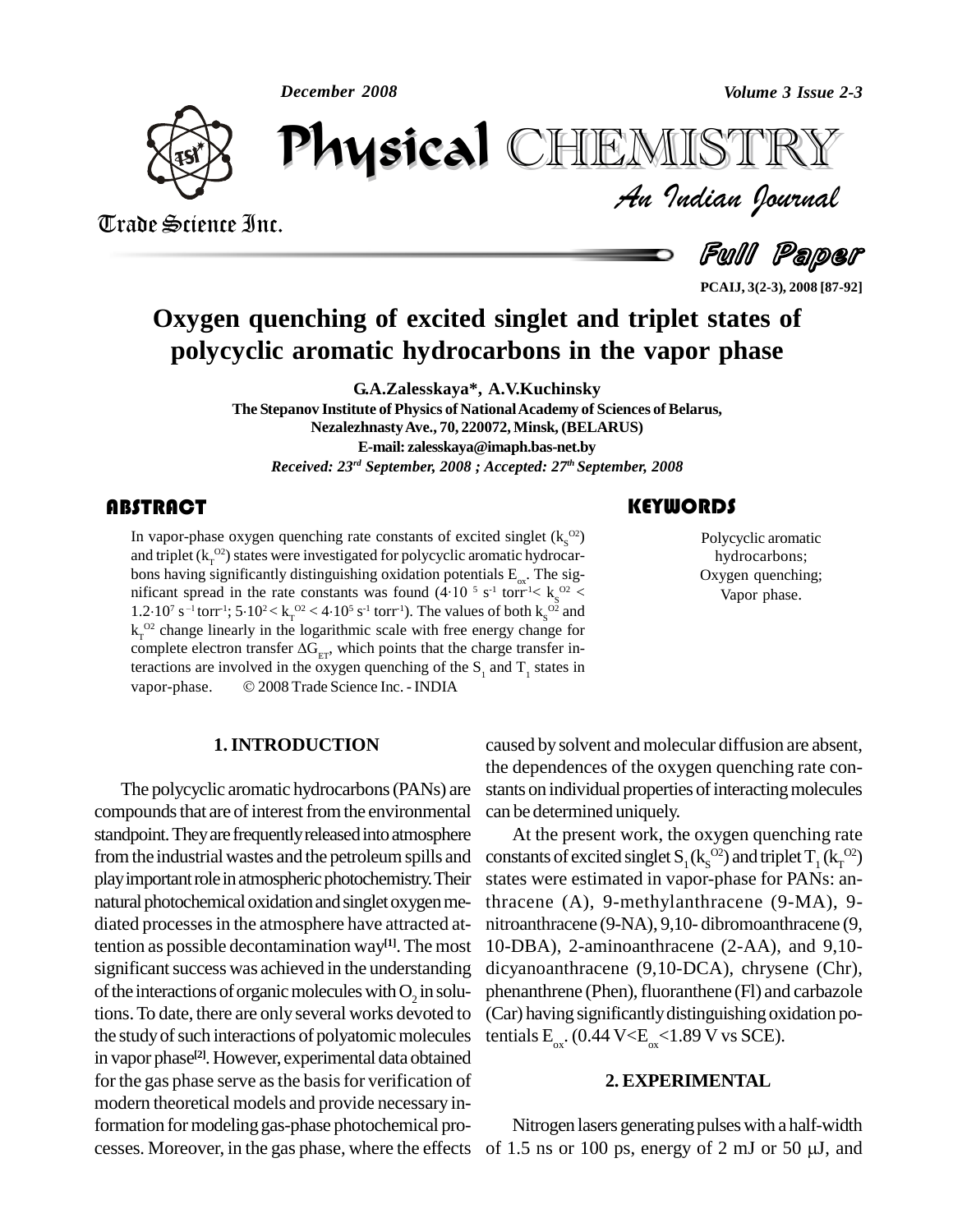

**Figure 1: The time-resolved emission of 2-AA at vapor Torr, respectively**



**Figure 2: Plot of the 2-AA decay rates**  $\mathbf{k}_{\mathrm{s}}$  **vs**  $\mathbf{P}_{\mathrm{O2}}$  **at different F**,Torr<br>Figure 2: Plot of the 2-AA decay rates k<sub>s</sub> vs P<sub>02</sub> at differer<br>temperature of vapors: •-473 K, *•-*453 K

fitting method with a personal computer. Samples were **Finally** *I*<br>*Indiana I*<br>*I*<br>*I*<br>*I*<br>*I*<br>*IISTRY<br><i>IISTRY*<br>*Indian Iournal* repetition rate of 10 Hz were used for excitation. The where  $K_{01}$ ,  $K_{02}$  are the decay rates of the fluores-<br>measurements at different wavelengths were carried out cence and DF, respectively, in the absence of the measurements at different wavelengths were carried out with the interference filters with transmission band of half-width 1.5-2 nm. The spectra were recorded on a scanning monochromator. Time-resolved luminescence was measured using a system consisting of photomultipliers: Hamamatsu R1828-01 or FEU-79 and  $k_T^{0.2}$  were estimated by the linear portion of the Tektronics digital oscilloscope (TDS 3032B 300 MHz) dependences  $k_{\rm s(T)}(P_{\rm o2})$ , and the quenching effi-Tektronics digital oscilloscope (TDS 3032B 300 MHz) connected to an IPM PC. A dual channel signal acquisition was used. In each measurement, as much as  $500$ signals were detected and analyzed by least-squared of which was calculared fitting method with a personal computer Samples were  $\frac{1}{2}$  from<sup>[3]</sup> and  $r_{\text{eq}}=2$  Å. prepared in a vacuum quartz cell heated to a required temperature (423-623 K). The cell was connected to a vacuum system via dry valve and evacuated to  $10^{-6}$ torr. Oxygen was added to the cell via dry valve from a

on. Oxygen was added to the centra dry varve no.<br>**Physical** CHEMISTRY

glass reservoir.

The laser-induced luminescence of PANs has a fast and slow component(**Figure** 1).The fast nanosecond component corresponds to fluorescence from the first singlet state  $S<sub>1</sub>$  with decay times changing from 8 ns to 28 ns.In addition, PANs emit a delayed fluorescence (DF) due to the bimolecular annihilation of two triplet molecules. A rapid intersystem crossing  $S_1 \rightarrow T_1$  was exploited to prepare sensitizer molecules in a triplet state. The initial part of the DF curves, which does not ex ceed several microseconds after the excitation, is de scribed by hyperbolic function  $(I^{1/2}=at+b)$ , but DF ceed several microseconds after the excitation, is described by hyperbolic function  $(I^{1/2}=at+b)$ , but DF decay curves within the range from 100 $\mu$ s after the exscribed by hyperbolic function ( $\Gamma^{1/2}$ = at + b), but DF<br>decay curves within the range from 100µs after the ex-<br>citation to  $2\tau$ <sub>T</sub> where  $\tau$ <sub>T</sub> is the decay time of the triplet state, are well approximated by an exponential curve. Thislong component was used for estimation of the oxygen quenching rate constants of the triplet states. Both the fast and slow component decay rates as well asthe relative intensities of fluorescence and DF are measured in the temperature range 423-623 K for mixtures of PANs vapors with oxygen. Figure 1: The time-resolved emission of 2-AA at vapor<br>pressure 0.46 Torr, T=423 K,  $\lambda_{obs}$ =417 nm: fast compo-<br>nent (1), slow components (2) and (3) at  $P_{02}$ =0 and 1.32<br>Torr, respectively<br>example in the range from 100 u

> PANs were purchased fromAldrich. In addition, substances were purified by sublimation.

#### 3. **RESULTS**

- **(I)** The decay rates  $k_s$  of the fluorescence at  $0 < P_{02}$ 20 torr increase linearly with increasing oxygen pressure:  $k_s = k_{01} + k_s^{\text{O2}} \cdot P_{02}$  and  $k_T = k_{02} + k_T^{\text{O2}} \cdot P_{02}$ , tes k<sub>r</sub> of DF at  $0 < P_{\odot} <$ where  $k_{01}$ ,  $k_{02}$  are the decay rates of the fluores-<br>cence and DF, respectively, in the absence of the oxygen,  $k_{\rm s}^{\rm O2}$  and  $k_{\rm r}^{\rm O2}$  are the quenching rate constants of the states  $S_1$  and  $T_1$ . At higher pressure, the behavior of the dependences  $k_s(P_{\alpha})$  and  $k_T$  $(P_{O2})$  become nonlinear (Figure 2). The  $k_s^{\circ 2}$  and  $k_T^{\circ 2}$  were estimated by the linear portion of the  $k_T^{\overline{O2}}$  were estimated by the linear portion of the dependences  $k_{S(T)}(P_{O2})$ , and the quenching efficiencies were calculated as  $\beta = k_{S(T)}^{O2}/k_{gk}$  ( $k_{gk}$  is the rate constant of gas-kinetic collisions, the value of which was calculated with radii of PANs taken
- **(II)** A decrease in the time–integrated fluorescence intensity  $I_1$  and DF intensity  $I_2$  with  $P_{O2}$  increase was detected. The dependences  $(I_1/I_{01}) (P_{02})$  and  $I_2/$  $I_{02}$  (P<sub>02</sub>) (I<sub>01</sub>, I<sub>02</sub> and I<sub>1</sub>, I<sub>2</sub> are the time integrated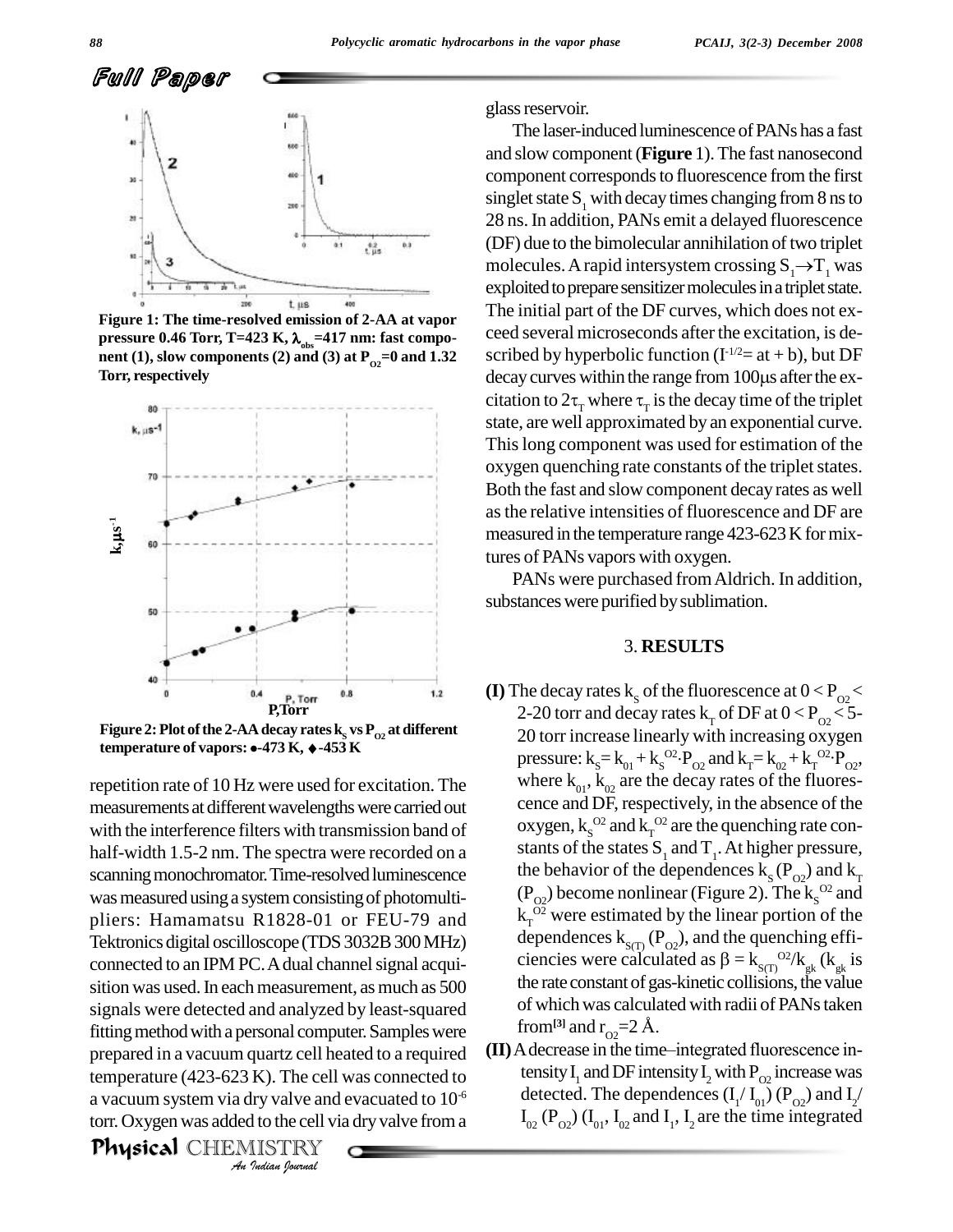



**Figure** 3: Plot of the DF relative intensities  $I/I_0$  of 9-MA vs.<br> $P_{02}$  at different temperature of vapors singl

intensities in the absence and presence of oxygen, respectively) are level off with  $P_{Q2}$  increasing. By formati the values of  $(I_{01}/I_1)$  and  $(I_{02}/I_2)$ , corresponding The eff to the saturation of the dependences  $(I_{01}/I_{1})(P_{02})$ and  $(I_{02}/I_2)(P_{02})$ , we estimated the fraction of the tral n oxygen-quenched singlet  $(q_s^{\text{O2}}=1-I_1/I_0)$  and triplet ( $q_T^{\; 02} = 1 - I_2 / I_{02}$ ) stat

- quenching rate constants either do not change with temperature growth orshow weak negative tem perature dependence in the PAN vapors(Figure 3).
- **(IV)**In the gas phase, new luminescence bands did not appear under conditions of experiment.

### **4. DISCUSSION**

In solutions the oxygen quenching of excited states of aromatic hydrocarbons, including PANs, has been a subject of several investigations<sup>[2-8]</sup>. In the case of the quenching of the state  $S_1$ , oxygen can be formed either in one of the singlet states or in the ground triplet state. quenching of the state  $S_1$ , oxygen can be formed either<br>in one of the singlet states or in the ground triplet state.<br>If the energy gap  $\Delta E_{ST}$  between the  $S_1$  and  $T_1$  exceeds in one of the singlet states or in the grou<br>If the energy gap  $\Delta E_{ST}$  between the  $S_1$ <br>the energy  $E_2$  of the level <sup>1</sup> $\Delta_g$  of  $O_2$ , direc  $\int_{\mathbb{R}}$  of O<sub>2</sub>, direct energy transfer from S<sub>1</sub> to O<sub>2</sub> can occur with formation of singlet oxy-<br>gen<sup>1</sup>O<sub>2</sub>. The oxygen-enhanced intersystem crossing  $k_s$  a<br>(ISC)  $S_1 \rightarrow T_1$  with the formation of O<sub>2</sub> in the ground tera  ${}^{1}O_{2}$ . The oxygen-enhanced intersystem crossing  ${}^{k}S_{s}$  and (ISC)  $S_1 \rightarrow T_1$  with the formation of O<sub>2</sub> in the ground triplet state is frequently considered as the most important process for deactivation of the  $S_1$  in solutions. How-<br>whi ever, this case is far from being general. Other observations have also been reported for aromatic hydro carbonsin solutions **[4,8]**.

The oxygen quenching of the triplet states  $T_1$  sug-

gests:(i) electronic energy transferfromthe sensitizer to oxygen, followed in the majority of solutions with a high (up to 100%) efficiency of  ${}^{1}O_{2}$  formation, and (ii) to oxygen, followed in the majority of sc<br>high (up to 100%) efficiency of <sup>1</sup>O<sub>2</sub> form<br>the oxygen-enhanced ISC T<sub>1</sub>→S<sub>0</sub>, cons the oxygen-enhanced ISC  $T_1 \rightarrow S_0$ , considering as the most probable process in solutions.

102)  $\mu$  ICt ( $q_T = 1 - I_2 / I_{02}$ ) states.<br>**(III)** In the temperature range 423-623 K the oxygen argustransfor (with a rate constant k); the formation of The most important features of the PANs being investigated are as follows: (I) for all the PANs, except for chrysene, carbazole and phenanthrene, the energy vestigated are as follows: (I) for all the PANs, except<br>for chrysene, carbazole and phenanthrene, the energy<br>gap ( $\Delta E_{ST}$ ) exceeds the energy of the first singlet level of oxygen, equal to 7882cm<sup>-1</sup> ( $\Delta E_{ST} > \Delta E_{\Delta} = 7882 \text{cm}^{-1}$ ).<br>Therefore, for most PANs make it possible to produce singlet oxygen due to energy transfer from both the singlet and triplet molecules,  $(II)$  the close-to-unity sum of quantum yields of the fluorescence and of the triplet glet and triplet molecules, (II) the close-to-unity sum of<br>quantum yields of the fluorescence and of the triplet<br>formation due to the intersystem crossing (ISC)  $S_1 \rightarrow T_1$ . quantum yields of the fluorescence and of the triplet<br>formation due to the intersystem crossing (ISC)  $S_1 \rightarrow T_1$ .<br>The effect of rate of the internal conversion (IC)  $S_1 \rightarrow S_0$ on the  $k<sub>s</sub>$  of PANs is negligibly small in vapors and neutral media. Therefore, the state  $S<sub>1</sub>$  PANs can be quenched by  $O_2$  via two channels: the formation of sinergy transfer (with a rate constant  $k_{\alpha}$ ); the formation of triplet molecules of both reagents due to oxygen-en ergy transfer (with a rate constant k<sub>2</sub>); the formation of<br>triplet molecules of both reagents due to oxygen-en-<br>hanced ISC S<sub>1</sub> $\rightarrow$ T<sub>1</sub> (with a rate constant k<sub>ST</sub>). In this approximation, the rate constant of  $k_{\rm s}^{\rm O2}$  was determined in **[9]**

$$
\mathbf{k}_{\rm s}^{\rm O2=}
$$
 [kcol( $\mathbf{k}_{\rm sr} + \mathbf{k}_{\rm A}$ )]/( $\mathbf{k}_{\rm col} + \mathbf{k}_{\rm A} + \mathbf{k}_{\rm sr}$ ) (1)  
where  $\mathbf{k}_{\rm col}$  and  $\mathbf{k}_{\rm col}$  are the rate of gas–kinetic collisions and

collision complex dissociation. The triplet  $T_1$  levels of PANs, located above the singlet levels of  $O_2$  can be quenched by  $O_2$  via both the electronic energy transfer (with a rate constant  $k_{n}$ ) and the oxygen-enhanced ISC  $T_1 \rightarrow S_0$  (with a rate constant  $k_{\text{rso}}$ ). So in the gas phase, the  $k_{\text{rso}}^{\text{O2}}$  was determined in **[10]**as

$$
k_{\rm T}^{\ \ 02} = 1/9 \ k_{\rm col} k_{\rm e}/(k_{\rm col} + k_{\rm et}) + 1/3 k_{\rm col}/(k_{\rm col} + k_{\rm TS0}) \tag{2}
$$

For the easily oxidized sensitizer molecules, in solutions and even in the vapor-phase, the decay rates of  $k<sub>s</sub>$  and  $k<sub>T</sub>$  are affected by the charge-transfer (CT) interactions leading to the formation of excited complexes of different multiplicity,  ${}^3(S, O^2)^*$ ,  ${}^{1,3,5}(T, O^2)^*$ , some of which are stabilized by CT from PANs molecules to the oxygen **[2,8,9,10]**.

*IS* (A, 9MA,<br>*I*e (k<sub>ST</sub>=2·10<sup>8</sup><br>CT interac-<br>IISTRY<br>*Indian Iournal* As follows from (1), for several PANs (A, 9MA, the oxygen<sup>[2,8,9,10]</sup>.<br>As follows from (1), for several PANs (A, 9MA,<br>2AA) the rather high initial values of ISC rate (k<sub>ST</sub> $\approx$ 2·10<sup>8</sup> s<sup>-1</sup>) that were enhanced in addition due to CT interac-

Physical CHEMISTRY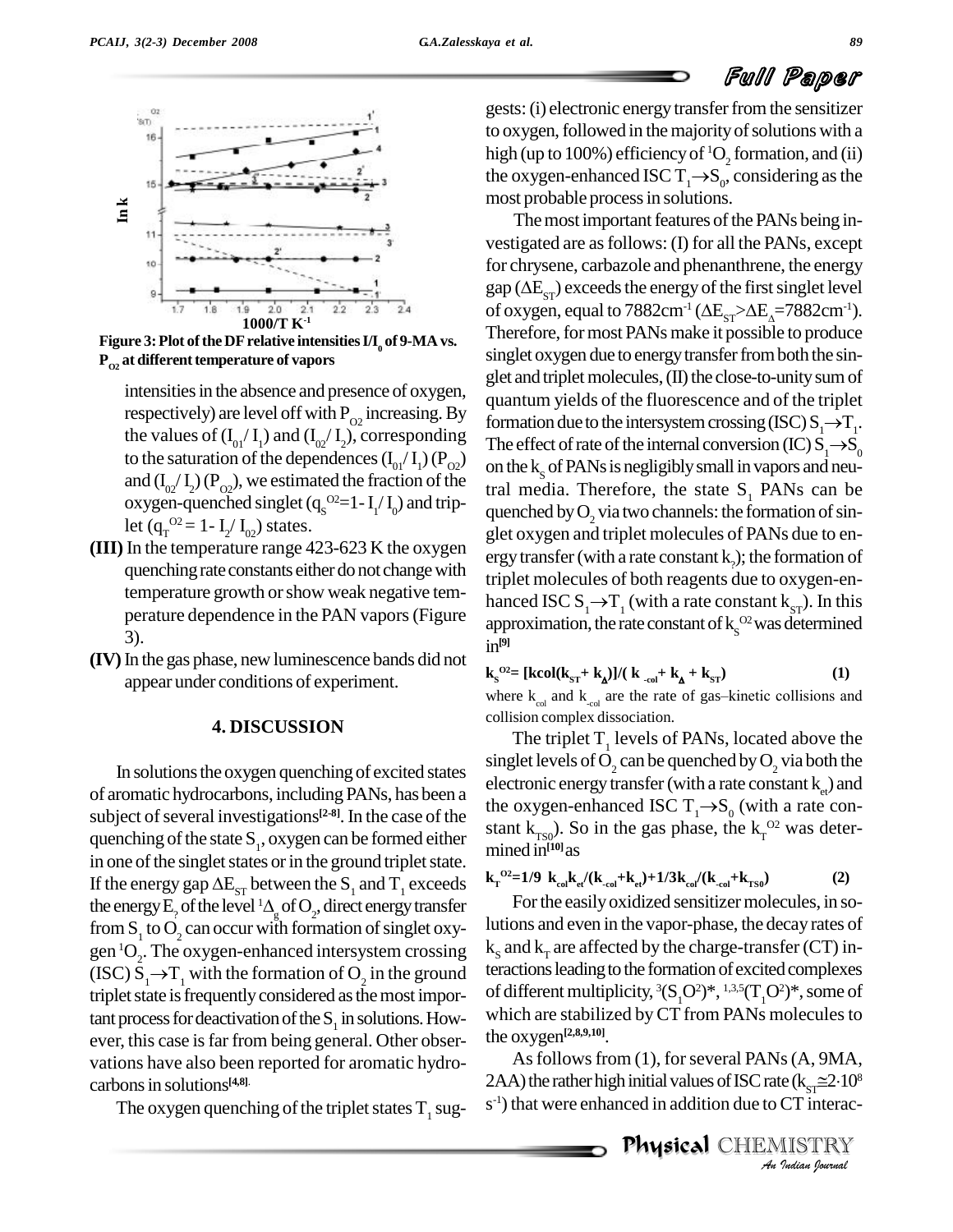Full Paper



Figure 4: Plot showing the dependence of log k<sub>s</sub><sup>02</sup> and log<br>k<sub>r</sub><sup>02</sup> for series of ANTs on the free energy change for full ear for<br>electron transfer  $\Delta G_{et}$ . The insert shows the correlation depe  $k_{\text{r}}^{O2}$  for series of ANTs on the free energy change for full electron transfer  $\Delta G_{st}$ . The insert shows the correlation  $\mathbf{of}\,\mathbf{E}_{\mathrm{ox}}\,\mathbf{vs}\,\mathbf{I}_{\mathrm{p}}$ 

**the** <code>oxygen</code> <code>quenched</code> <code>singlet</code> ( $q^{O2}$ <sub>s</sub>) **and triplet** ( $q^{O2}$ <sub>T</sub>) **states for**  $\overline{Q}$ **PANsin vapor-phase atT=423 K**

| <b>Compounds</b>       | $E_s$ , cm <sup>-1</sup> | $k_s^{\overline{O2}/10^7}$<br>$torr^{-1}$<br>$s^{\tilde{1}}$ | .02<br>d.<br>$\mathbf{s}$      | $\Delta G_{et}$<br>$cm^{-1}$ |
|------------------------|--------------------------|--------------------------------------------------------------|--------------------------------|------------------------------|
|                        |                          |                                                              |                                |                              |
| Anthracene             | 28100                    | 1,20                                                         | 0,72                           | $-12536$                     |
| 9-Methylanthracene     | 25600                    | 1,20                                                         | 0.50                           | $-11568$                     |
| Carbazole              | 28950                    | 0.70                                                         | 0.65                           | $-13463$                     |
| Phenanthrene           | 28900                    | 0.33                                                         | 0.38                           | $-10370$                     |
| Chrysene               | 27640                    | 0.30                                                         | 0.75                           | $-10463$                     |
| 9,10-Dibromoanthracene | 24800                    | 0.15                                                         | 0,40                           | -7616                        |
| 9,10-Dicyanoanthracene | 23300                    | 0.04                                                         | 0,01                           | $-786$                       |
| <b>Compounds</b>       | $E_t$ , cm <sup>-1</sup> | $k_{r}^{O2}$ $10^{4}$ ,<br>$s^{-1}$ $\bm{2}$ orr $^{-1}$     | $\sim 02$<br>q<br>$\mathbf{T}$ | $\Delta G_{et}$<br>$cm^{-1}$ |
| 2-Aminoanthracene      | 14600                    | 40,00                                                        | 0.98                           | $-4800$                      |
| Phenanthrene           | 21640                    | 7.00                                                         | 0.98                           | $-10370$                     |
| Chrysene               | 19980                    | 2.77                                                         | 0.80                           | $-2801$                      |
| 9-Methylanthracene     | 14700                    | 1,00                                                         | 0,86                           | -429                         |
| Fluoranthene           | 18475                    | 3.00                                                         | 0.94                           | 799                          |
| Anthracene             | 14880                    | 0.93                                                         | 0.93                           | 764                          |
| 9-Nitroanthracene      | 14630                    | 0.40                                                         | 0,74                           | 1741                         |
| 9,10-Dicyanoanthracene | 13300                    | 0.05                                                         | 0,12                           | 3630                         |
| 9,10-Dibromoanthracene | 14060                    | 0,30                                                         | 0.30                           | 3940                         |

phase ionization potentials  $I_p$  were not detected. More-<br>over, under condition  $k_{ST} > k_A$ , it is assumed no produc-*IST* A<sub>A</sub>, it is as<br>
For others P<br> *I* rom the large:<br> *I* of magnitude<br> *I* 1.89 V<br> *I* ISTRY tions, exceed the values  $k_{col}$  at  $P_{O2}$  used. In such a case the highest quenching rates approach the gas kinetic ones. Therefore, the dependences of  $k_S^{\Omega2}$  on the electron-donor characteristics, in particular, on the gas phase ionization potentials  $I_{p}$  were not detected. More- (9,1) tion of singlet oxygen. For others PANs the decrease of rate constant values from the largest  $k_S^{\text{O2}}$  to the small- proest  $k_T^{\alpha}$  by four orders of magnitude corresponds to  $^{-1}$ ). Hov increase in  $E_{ox}$  from 0.44 to 1.89 V vs SCE.

**Physical** CHEMISTRY

The dependences of  $k_s^{\circ 2}$  and  $k_T^{\circ 2}$  on the free en-The dependences of  $k_s^{\text{O2}}$  and  $k_r^{\text{O2}}$  on the free energy change of complete electron transfer  $\Delta G_{el}$ , esti-<br>mated by Rehm-Weller equation<sup>[11]</sup>: mated by Rehm-Weller equation<sup>[11]</sup>:  $\mathbf{c}$ 

#### $\Delta \text{Get} = F(E_{\text{ox}} - E_{\text{red}}) - E_{\text{S1(T1)}}$  (3)

where F is the Faraday constant, are shown in figure 4. The  $\text{E}_{\text{ox}}$ , obtained in neutral solutions ( $\text{E}_{\text{ox}}$ =1.89; 1.61; 1.53; 1.45; 1.35; 1.21; 1.20; 1.14; 0.96; 0.44 V via SCE for 9,10-DCA**[12]**, Fl **[14]**; Phen **[14]**, 9,10- DBA**[13]**, Chr **[14]**; 9-NA**[13,14]**, Car **[13]**; A**[13,14]**, 9- MA**[13,15]**, 2-AA**[14]**, respectively), and the oxygen re duction potential  $E_{red} = -0.78$  V via SCE were used.<br>The liner correlation between  $E_{ox}$  values used and the gas-phase  $I_{ox}$  was found. In the region  $-11000$  cm gas-phase I<sub>p</sub> was f The liner correlation between  $E_{ox}$  values used and the gas-phase  $I_p$  was found. In the region  $-11000$  cm<sup>-1</sup>  $\angle \Delta G_{et}$   $\angle 4000$  cm<sup>-1</sup>, a general dependence, close to linear for the whole set of log  $k_{\rm s(T)}^{\rm O2}$  was obtained. This dependence shows the increase of the  $k_{S(T)}^{\hspace{0.2cm} \rm{O2}}$  w <sup>1</sup> < $\Delta G_{\text{et}}$  <4000 cm<sup>-1</sup>, a general dependence, close to linear for the whole set of log k<sub>S(T)</sub><sup>02</sup> was obtained. This dependence shows the increase of the k<sub>S(T)</sub><sup>02</sup> with  $\Delta G_{\text{et}}$  decrease. By the linear depend ear for the whole set of log  $k_{S(T)}^{O2}$  was obtained. This<br>dependence shows the increase of the  $k_{S(T)}^{O2}$  with  $\Delta G_{et}$ <br>decrease. By the linear dependence log  $k_{S(T)}^{O2}$  on  $\Delta G_{et}$ ,<br>we estimated the degree of electro was found to be small (=18 %) with respect to the complete electron transfer (the expected slope -(2.3 kT)<sup>-1[11]</sup>) as for some other polycyclic aromatic com**ounder** electron transfer (the expected slope -(2.3)<br>  $\frac{AC_{\text{et}}}{\text{cm}^1}$  kT)<sup>-1[11]</sup>) as for some other polycyclic aromatic compounds in non-polar solvents<sup>[16,17]</sup>. Good linear correlation between log( $\rm{k_{S(T)}}^{O2})$  a kT)<sup>-1[11]</sup>) as for some other polycyclic aromatic compounds in non-polar solvents<sup>[16,17]</sup>. Good linear correlation between  $log(k_{\rm s(T)})$  and  $\Delta G_{\rm et}$  suggests the in-volvement of CT interaction in the oxygen quenching of PANs excited states. It is the indication that quenching of the states  $S_1$  and  $T_1$  by  $O_2$  can proceed by the mechanism involving the<br>(PAN<sup> $\delta$ +</sup>O2<sup> $\delta$ -)</sup> with the  $(PAN^{\delta+}O2^{\delta})$  with the same partial CT character. As Followsfrom the data of the TABLE 1 the fraction (q<sub>s</sub><sup>o2</sup>)<br>  $\frac{dG_{\text{ee}}}{dG_{\text{ee}}}$  (PAN<sup> $\delta$ +</sup>O2<sup> $\delta$ -</sup>) with the same partial CT character. As<br>
follows from the data of the TABLE 1 the fraction (q<sub>s</sub><sup>o2</sup>) and  $(q_T^{\rm O2})$  of the quenched singlet and triplet states defollows from the data of the TABLE 1 the fraction  $(q_s^{\text{O2}})$ <br>and  $(q_r^{\text{O2}})$  of the quenched singlet and triplet states de-<br>pend on  $\Delta G_{\text{et}}$ , confirming that in the vapor phase the oxygen quenching can be governed by CT interactions and that the singlet and triplet states of PANs vapors are quenched incompletely by  $O_2$ . **TABLE 1: Experimental values of the quenching rate con-** we estimated the degree of electron transfer  $\delta$  which **stants** of singlet  $(k_s^{\text{O2}})$  and triplet  $(k_r^{\text{O2}})$  states; fractions of was found to be small  $(\delta=18\%)$  with respect to the

In contrast to the widely used opinion that the quenching in the gas phase is controlled by collisions, the quenching efficiencies of the state  $S<sub>1</sub>$  of PANs were found to be either comparable with the gas-kinetic efficiencies or lower them by two orders of magnitude. found to be either comparable with the gas-kinetic effi-<br>ciencies or lower them by two orders of magnitude.<br>The values  $k_s^{O2}$  (1.2.10<sup>7</sup> s<sup>-1</sup>torr<sup>-1</sup>(A) - 5.10<sup>5</sup> s<sup>-1</sup>torr<sup>-1</sup> ciencies or lower them by two orders of magnitud<br>The values  $k_s^{O2}$  (1.2·10<sup>7</sup> s<sup>-1</sup>torr<sup>-1</sup>(A) - 5·10<sup>5</sup> s<sup>-1</sup>torr<br>(9,10-DCA) or 3.0·10<sup>11</sup> mol<sup>-1</sup>s<sup>-1</sup>-1.2·10<sup>10</sup> mol<sup>-1</sup>s  $^{11}$  mol<sup>-1</sup>s<sup>-1</sup>-1.2·10<sup>10</sup> mol<sup>-1</sup>s<sup>-1</sup>) were larger than those in solutions for electron-donating substitutions with low  $E_{ox}$ , where values  $k_S^{\circ 2}$  approached diffusion-controlled limit  $(2.6-3.1\;10^{10}\,M^{-1}s^{-1})$ <sup>1</sup>). However, a clear deviation from this behavior was observed in the case of cyano- and chlorosubstituted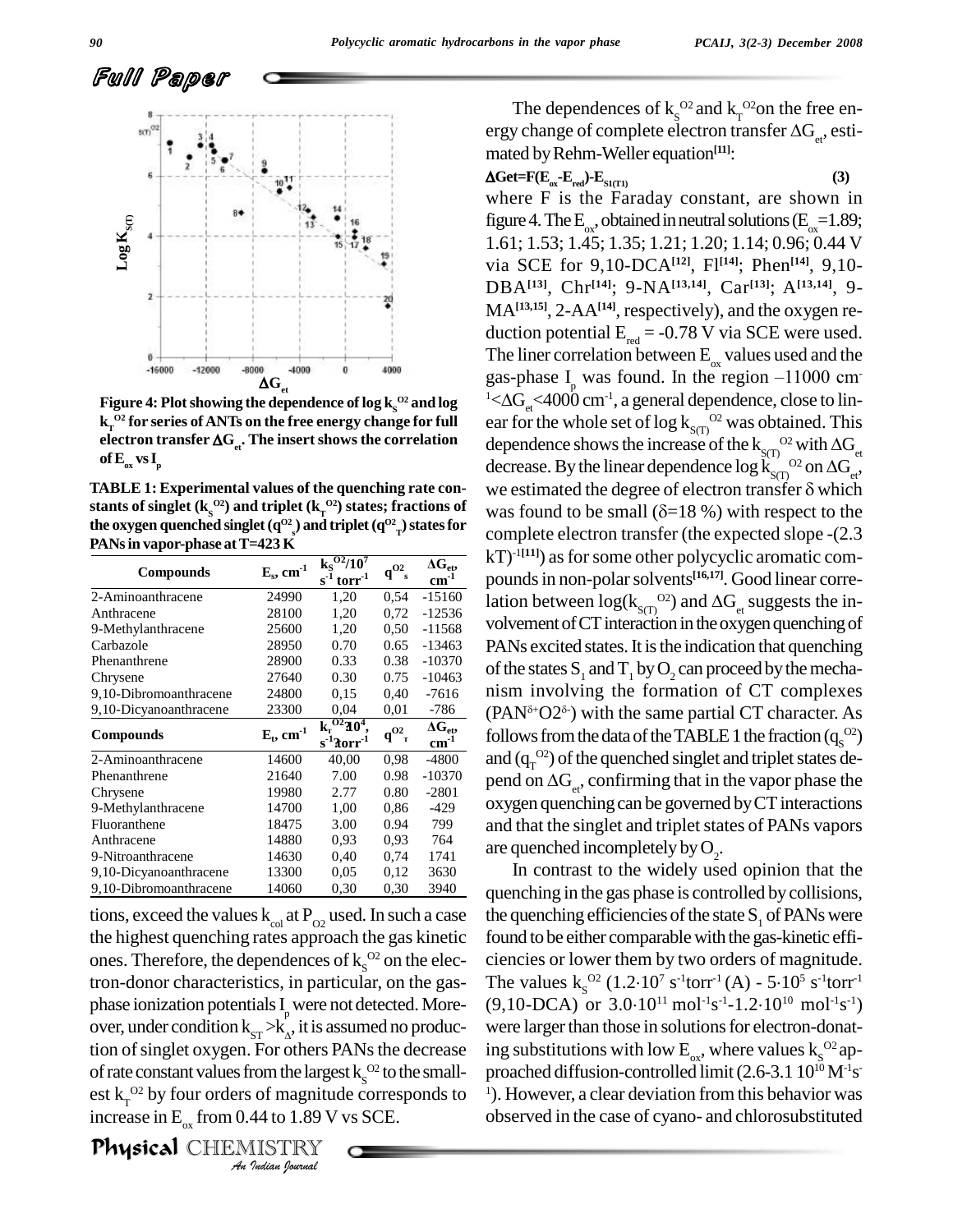ANTs with large value of  $E_{\alpha}^{[8]}$ , for which the  $k_S^{O2}$  de-ANTs with large value of  $E_{\alpha}^{[8]}$ , for which the  $k_S^{O2}$  de-<br>creased to 9-11·10<sup>9</sup> mol<sup>-1</sup>s<sup>-1</sup>, i.e. with decrease in the cesses efficiency of CT interactions. In the gas-phase, the rate constants are expected to be larger for processes, limited by diffusion in solutions. Moreover, for gas phase systems, the absence of the effect of solvent reorganization energy also promotes to increase the rate constants of electron transfer.

The rate constants  $k_T^{\text{O2}}$  of PANs in vapor phase plex s differed markedly from those in solution. (I) PANs showed the  $k_T^{\alpha}$  values varying within a wide range non-p differed markedly from those in solution. (I) P<br>showed the  $k_T^{O2}$  values varying within a wide ra<br>(5.10<sup>2</sup>-4.10<sup>5</sup> s<sup>-1</sup> Torr<sup>-1</sup> or 1.2.10<sup>8</sup>-1.0.10<sup>9</sup> mol<sup>-1</sup>s<sup>-1</sup>)  $^5$  s<sup>-1</sup> Torr<sup>-1</sup> or  $1.2$ ·10<sup>8</sup>-1.0 ·10<sup>9</sup> mol<sup>-1</sup>s<sup>-1</sup>) and smaller than those in neutral solutions  $(k_T^{O2}=3.1\pm \text{mol}^{-1} \text{ s}^{-1}$  for A and its electron-donating substiand  $5.2 \cdot 10^8 \text{ mol}^{-1} \text{ s}^{-1}$  for  $9,10\text{-DCA}^{[4,5,8]}$ ). (II) a wide range non-po<br>  $^{99}$  mol<sup>-1</sup>s<sup>-1</sup>) and the con<br>  $^{92}=3.1\pm0.4\cdot10^9$  plex for mol<sup>-1</sup> s<sup>-1</sup> for A and its electron-donating substitutions spon <sup>8</sup> mol -1 s -1 for 9,10-DCA) **[4,5,8]**). (II) The ramol<sup>-1</sup> s<sup>-1</sup> for A and its electron-donating substitutions spand 5.2·10<sup>8</sup> mol<sup>-1</sup> s<sup>-1</sup> for 9,10-DCA)<sup>[4,5,8]</sup>). (II) The ratio k<sub>S</sub><sup>02</sup>/k<sub>T</sub><sup>02</sup> (30< k<sub>S</sub><sup>02</sup>/k<sub>T</sub><sup>02</sup><8·10<sup>2</sup>) differed by several ing orders of magnitude for different PANs, while, in solutions, thisratio isfrequentlydetermined bythe statisti cal spin factor (close to 9). (III) The value of  $k_T^{O2}$  was tions smaller by several orders of magnitude than the gas cal spin factor (close to 9). (III) The value of  $k_T^{O2}$  was tions<br>smaller by several orders of magnitude than the gastaine<br>kinetic rate constants  $(4.10^3 \ll k_g^{O2}/k_T^{O2} \ll 3.5.10^4)$ , for b however, in neutral solutions, the value  $k_T^{O2} = 1/9 k_{diff}$  are corresponded to the upper limit to the quenching events. ture (IV) No pronounced dependence  $k_T^{O2}(\Delta G_{el})$  was ob- ture served for a series of ANTs (A, 9-MA, corresponded to the upper limit to the quenching events. (IV) No pronounced dependence  $k_T^{O2}(\Delta G_{el})$  was observed for a series of ANTs (A, 9-MA, 9,10-DBA) studied in cyclohexane, while, in the vapor-phase, the values of  $\log k_T^{\,\mathrm{O2}}$  decre ved for a series of ANTs (A, 9-MA, 9,10-DBA) stants<br>lied in cyclohexane, while, in the vapor-phase, the For ex<br>les of log  $k_T^{\circ}$  decreased linearly with  $\Delta G_{\text{et}}$  increase. temper<br>In the vapor-phase, the significant v

experimental  $k_s^{\text{O2}}$  and  $k_r^{\text{O2}}$  can be interpreted in terms (E= In the vapor-phase, the significant variations in the experimental  $k_s^{O2}$  and  $k_r^{O2}$  can be interpreted in term of non-collision limited quenching  $(k_{\text{col}} \geq k_s^{O2} >> k_r^{O2})$  $\frac{02}{5}$   $\frac{1}{2}$   $\frac{1}{2}$   $\frac{1}{2}$   $\frac{1}{2}$   $\frac{1}{2}$   $\frac{1}{2}$   $\frac{1}{2}$   $\frac{1}{2}$   $\frac{1}{2}$   $\frac{1}{2}$   $\frac{1}{2}$   $\frac{1}{2}$   $\frac{1}{2}$   $\frac{1}{2}$   $\frac{1}{2}$   $\frac{1}{2}$   $\frac{1}{2}$   $\frac{1}{2}$   $\frac{1}{2}$   $\frac{1}{2}$   $\frac{1}{2}$  In solutions, the diffusion-controlled process obscures the variation of the actual quenching rate constants and their dependences on the molecular parameters. When in vapor phase the  $k_s^{\text{O2}}$  and  $k_r^{\text{O2}}$  decrease with increase predic in  $E_{\alpha x}$ , it may be suggested that the deactivation stage of in a the collision complex leads to the formation of com-<br>"inverted" region. Excited-state electron transfer reacplexes, stabilized by CT with different stability and lifetime. Thus,  $E_{\alpha}$  is the most important parameter deter- action mining the quenching by  $O_2$  and the complex stability of PANs with  $O_2$ .

The fraction of the singlet states  $q_s^{O2}$  and triplet fer states  $q_T^{\; 02}$  quenched in vapor phase by  $O_2$  act  $(0.01 \le q_s^{02} \le 0.75; 0.12 \le q_T^{02} \le 0.98)$  were dependent of states  $q_T^{O2}$  quenched in vapor phase by  $O_2$  actu<br>(0.01< $q_s^{O2}$ <0.75; 0.12< $q_T^{O2}$ <0.98) were dependent of the on  $\Delta G_{\text{et}}$  (TABLE 1). The  $q_s$  values, distinctly smaller ergy than unitywere often found in solutions and were ex plained bythe competition between all oxygen quench-

-1) and the complexes. Therefore the conditionsforthe com- <sup>9</sup> plex formation and dissociation differ from the correing pathways and the intramolecular deactivation pro cesses<sup>[2]</sup>. Despite the long lifetimes of triplets, the fraction  $q_T$  (0.98 (Phen, 2-AA)-0.12 (9,10-DCA)) apcesses<sup>[2]</sup>. Despite the long lifetimes of triplets, the fraction  $q_T$  (0.98 (Phen, 2-AA)-0.12 (9,10-DCA)) approaching to be near unity only for PANs with low  $\Delta G_{et}$ , while, in solutions, the  $q_T^{\Omega^2}$  values obtained under consideration varied within the range (0.9-0.6)<sup>[4,6]</sup>. Conclusion was made that in the vapor phase, the changes in  $q_{\rm s}^{\rm~O2}$  and  $q_{\rm T}^{\rm~O2}$  depend more strongly on complex stability, or, in other words, on the redox properties of colliding partners. In the gas phase asthe most non-polar medium, there is no a solvent cage stabilizing sponding conditions in solutions.

> *An*actually the reaction rate is controlled by the enthalpy *Indian*<br>*Indian*<br>*Indian*<br>*IISTRY*<br>*Indian bouvad* The temperature influence on the oxygen quenching rate constants have not been examined widely for gas-phase systems **[2]**, although it is of great interest to elucidate the mechanism of the oxygen quenching reactions and to verify the theoretical models. The data obtained have shown that the temperature dependences for both the rate constants of the singlet and triplet states are similar. For different PANs the negative temperature dependences as well as the absence of temperature dependences for the oxygen quenching rate constants were observed over the same temperature range. For example, the activation energyestimated from the temperature-dependent rate constants proved to be negative for the fluorescence quenching of phenanthrene  $(E=-125 \text{ cm}^{-1})$ , anthracene  $(Ea=-550 \text{ cm}^{-1})$ , carbazole (Ea=  $-570 \text{ cm}^{-1}$ ). For triplet states quenching of phenanthrene, anthracene, chrysene and fluoranthene the activation energies are close to zero. These data are in contrast with the original Markus theory, which predicts the emergence of a positive activation barrier<br>in all cases and a strong temperature dependence in the<br>"inverted" region. Excited-state electron transfer reacin all cases and a strong temperature dependence in the tions are commonly considered as ones controlled by activation energies that are necessary for a preliminary reorganization of mediumand reactants. The conventional interpretation of activation barrier in electron transfer reactions was reconsidered in<sup>[18]</sup>. It was shown that of the transient complex formation and activation energy of its decay by dissociation into final products of electron transfer, intersystem crossing and internal conversion. According to this theory<sup>[18]</sup>, the temperature

ro ans areas components in the components of the components of the components of the  $\mathbb{P}$